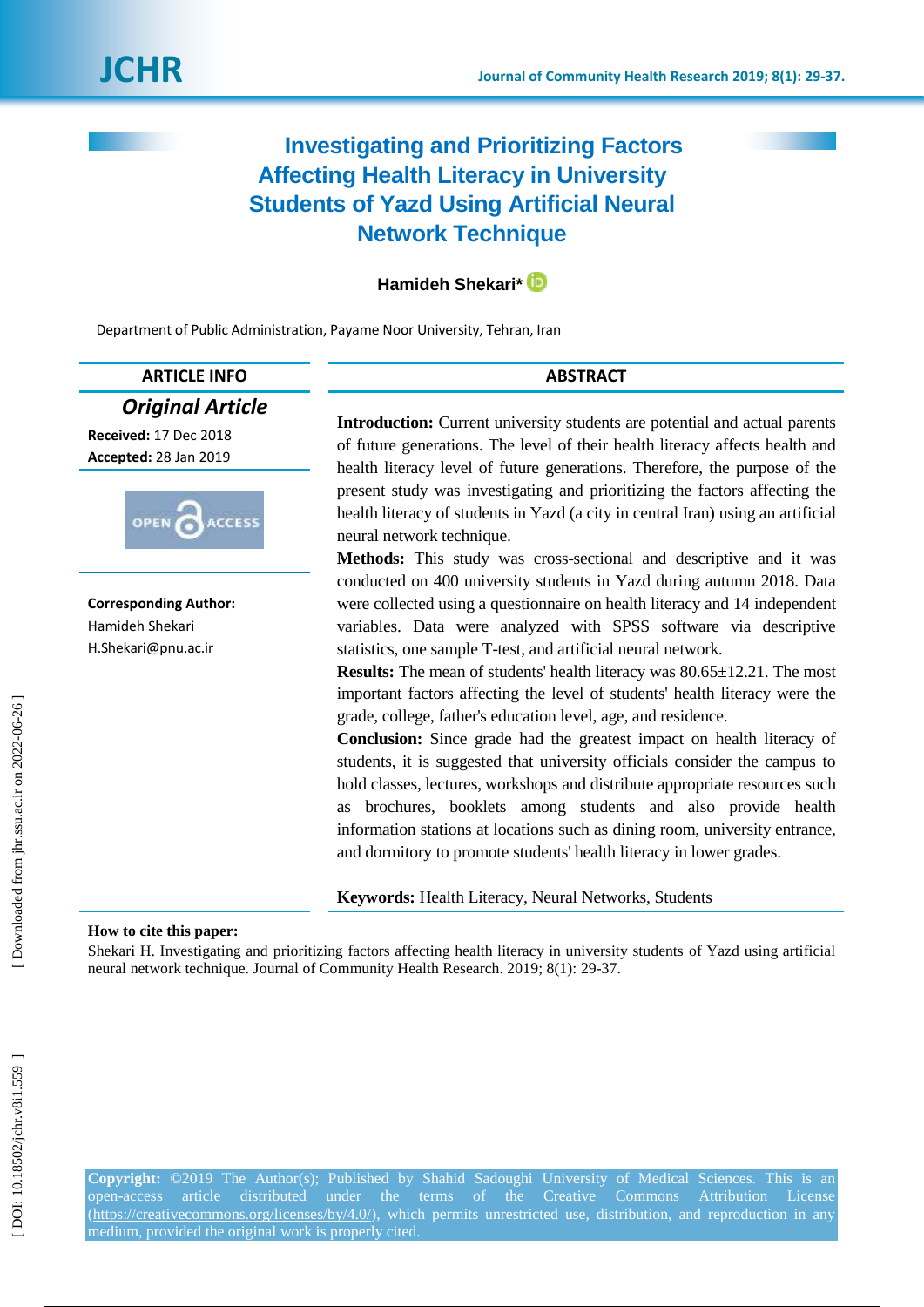# **Introduction**

Health literacy is a concept which emerged in the early 1970s and was considered as a significant issue in public health care very soon ( 1). The World Health Organization introduced health literacy as an important determinant of health ( 2). Health literacy is a concept that is related to individuals' capacities to meet the health demands in society ( 3).

Several definitions of health literacy are presented in different researches. Most health literacy definitions concentrate on functional skills (reading and numeracy) or on basic skills to obtain and process (written and oral) information about health ( 4). Accordingly, health literacy can be defined as the ability to read, understand, and act on the basis of health recommendations ( 2).

Health literacy is classified into three main categories including functional health literacy, communication health literacy , and critical health literacy . Functional health literacy includes the ability to understand health issues, medical guidelines , and brochures. Communication health literacy is the ability to extract information and meanings from communication channels. Critical health literacy is the ability to make informed health decisions in everyday life ( 5).

Some researchers have been conducted on health literacy. MohammadiFarah et al . ( 6) conducted a survey to identify factors affecting health literacy among Hamadan University of Medical Sciences students. Results showed that health literacy was correlated with age, gender, marital status , and faculty. Bodur et al . ( 1 ) investigated factors affecting health literacy in adults in Turkey and concluded that increasing awareness and understanding of health professionals regarding the health literacy level of the addressed individuals could improve health outcomes. Lorini et al. (3) analyzed the relationship between antecedents and consequences of health literacy. Some of the antecedents in this paper were Gini coefficient, unemployment rate, foreign -born population, age , and sex. Some of the consequences in this paper were the prevalence of overweight, life expectancy at birth and total health expenditure. Jansen et al . ( 4 ) concluded that higher educational attainment was

associated with higher scores on the health literacy.

People with low health literacy do not understand the written and spoken information provided by the health team and do not respond to the recommendations, so they have a poorer health status and suffer more from the costs ( 2). In people with low level s of health literacy, arbitrary and uncontrolled drug use, lack of compliance with doctor's recommendations, undesirable control of blood glucose, poor health knowledge, lack of health concerns, and inappropriate relationships with doctors are more prevalent (7). Other researches have shown that low health literacy is accompanied by a low level of understanding about health and health care conditions which arethe inability to properly carry out self-care activities, the difficulty in understanding drug and treatment, the increase in hospitalization , health care costs, and mortality, less screen for early detection of illnesses such as cancer, and the inability to receive appropriate and timely care ( 8).

Health literacy has been considered by policymakers because of its impact on people's decision -making on health, as one of the important issues for improving the health of the community and improving the quality of health care provision (9). This is especially important among university students. The main reason for focusing on this target group is the suitability of the student's age for education. University students are also good patterns for promoting a healthy lifestyle among different groups of society ( 6).

The findings of researches conducted within the country showed that health literacy among people in our society and especially among university students is not at the standard level . Inadequate health literacy is considered a global threat (9). Also , a review of past studies showed that there ha d been no study on the health literacy of university students in Yazd. Furthermore, in the researches that investigated the factors affecting health literacy so far, artificial neural network techniques had not been used. To cover this gap and with considering the negative effects of low health literacy among people and consequently health literacy importance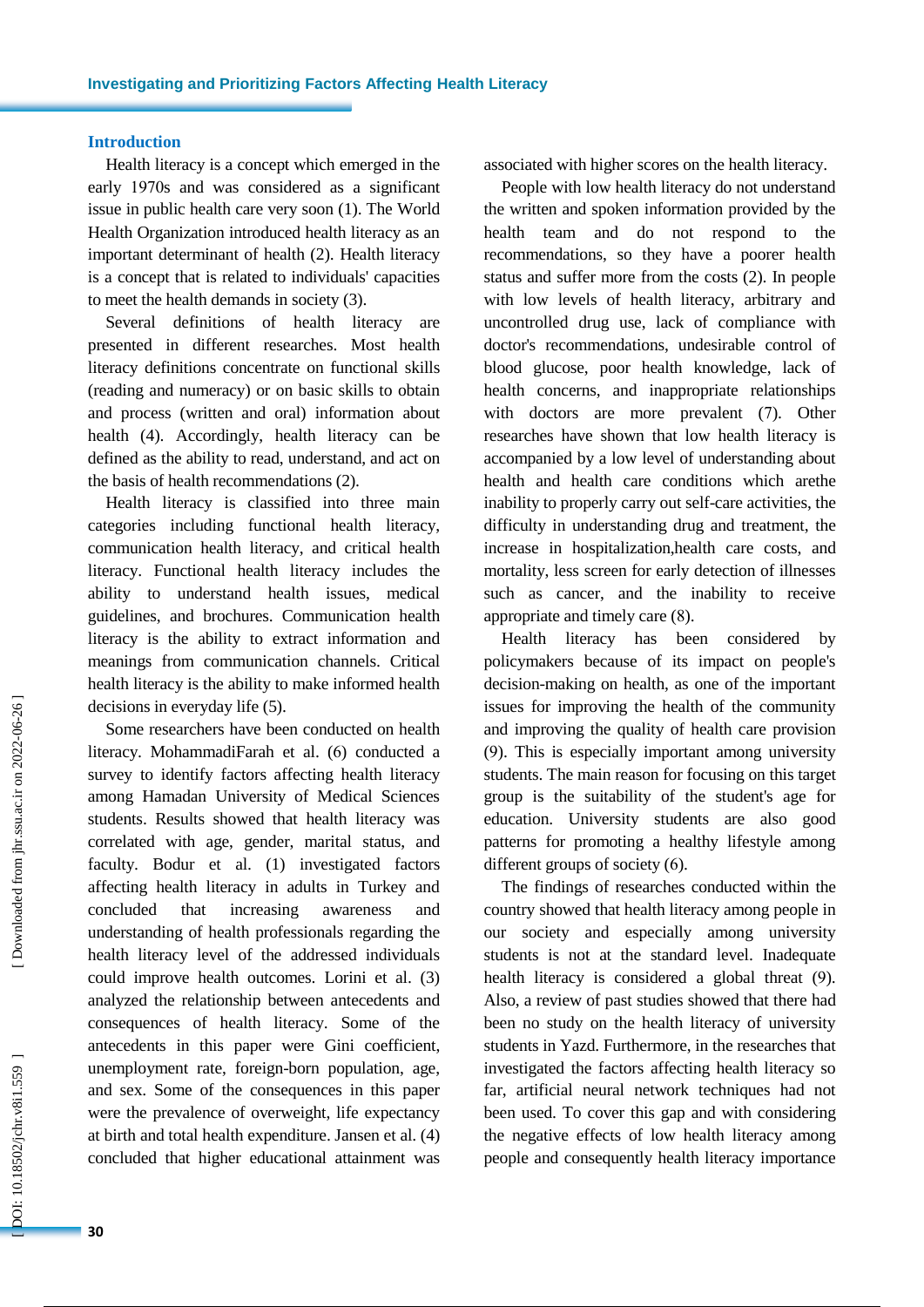in the quality of life of present and future generations , this study investigated and prioritized factors affecting health literacy among university students in Yazd.

# **Methods**

This cross -sectional descriptive study was conducted during autumn 2018. The minimum sample size was calculated 385 using Cochran formula taking into account  $p=0.5$ ,  $d=0.05$ , and z=1.96. Finally, the analysis was performed on 400 complete questionnaires. The sampling method was two -stage cluster sampling. At first, a list of all universities in Yazd was prepared. Among these universities, four universities including Shahid Sadoughi University of Medical Sciences, Yazd University, Payame Noor University , and Science and Arts University were randomly selected. Then, from each of these four cluster s, some students were selected via available sampling. The sample size chosen from these four universities was selected according to the number of students in each university . To this end, the sample size from each university was 78, 181, 54 and 87, respectively.

Data were collected by questionnaire. Data on the dependent variable, health literacy, was collected via scale developed by Montazeri et al. (10) who reported Cronbach's alpha for different dimensions between 0.72 to 0.89. Borji et al. (11) verified the reliability of the scale , too. Cronbach's alpha of scale in this study was 0.71. Validity of the scale was verified through content validity. This scale consisted of 33 items and five dimensions including re ading (4 items), access (6 items), understanding and perception (7 items), assessment (4 items) and decision making and behavior (12 items). In this questionnaire, the five -point Likert scale was used. The minimum, maximum and average of health literacy scores that could be obtained from this questionnaire were 33, 165, and 99, respectively. The research consisted of 14 independent variables extracted from the research literature — data on independent variables was obtained through a closed questionnaire from students.

In order to observe ethical considerations, the participants in the research could abandon cooperation at each stage. Furthermore, questionnaires did not ask for the participants' name. By the way, the researcher also initially described the aim of study for participants and received informed consent from them.

Data analysis included descriptive statistics, one sample T -test and sensitivity analysis by an artificial neural network using SPSS software. An artificial neural network is a data processing system that processes data through various processors that behave in an interconnected way to solve the problem. In artificial neural networks, a data structure is designed using programming knowledge that can act as a neuron. Then, by building up a network between these neurons and applying an educational algorithm to it, the network is trained and then is used for prediction (12). Artificial neural network models can detect the relationships between the data and produce an appropriate output with the least error (13). Therefore, considering the advantages of an artificial neural network technique compared to other similar methods in prediction, this technique was used in this study to prioritize the factors affecting health literacy among university students in Yazd. To this end, it was first necessary to design a neural network. Each neural network includes an input layer, an output layer , and at least a hidden layer. Input layer consists of independent research variables, in which no processing takes place. The hidden layer is a layer that extracts information from the input layer , processes and sends it to the output layer. Network training takes place at this level. The results of the calculations are sent to the output layer. Output layer consists of the final output of the network (14). There are several methods to create a neural network. The Redial Basis Function (RBF) network was used in the present study due to its great advantages. Some of the advantages of the RBF network include being faster, creating better decision areas and easier interpretation of the output layer. RBF is a three layer network. In order to achieve the research goal and prioritize the health literacy of students, this study was carried out in six stages:

1.Data Preparation: Before the RBF network was implemented, the data were first controlled and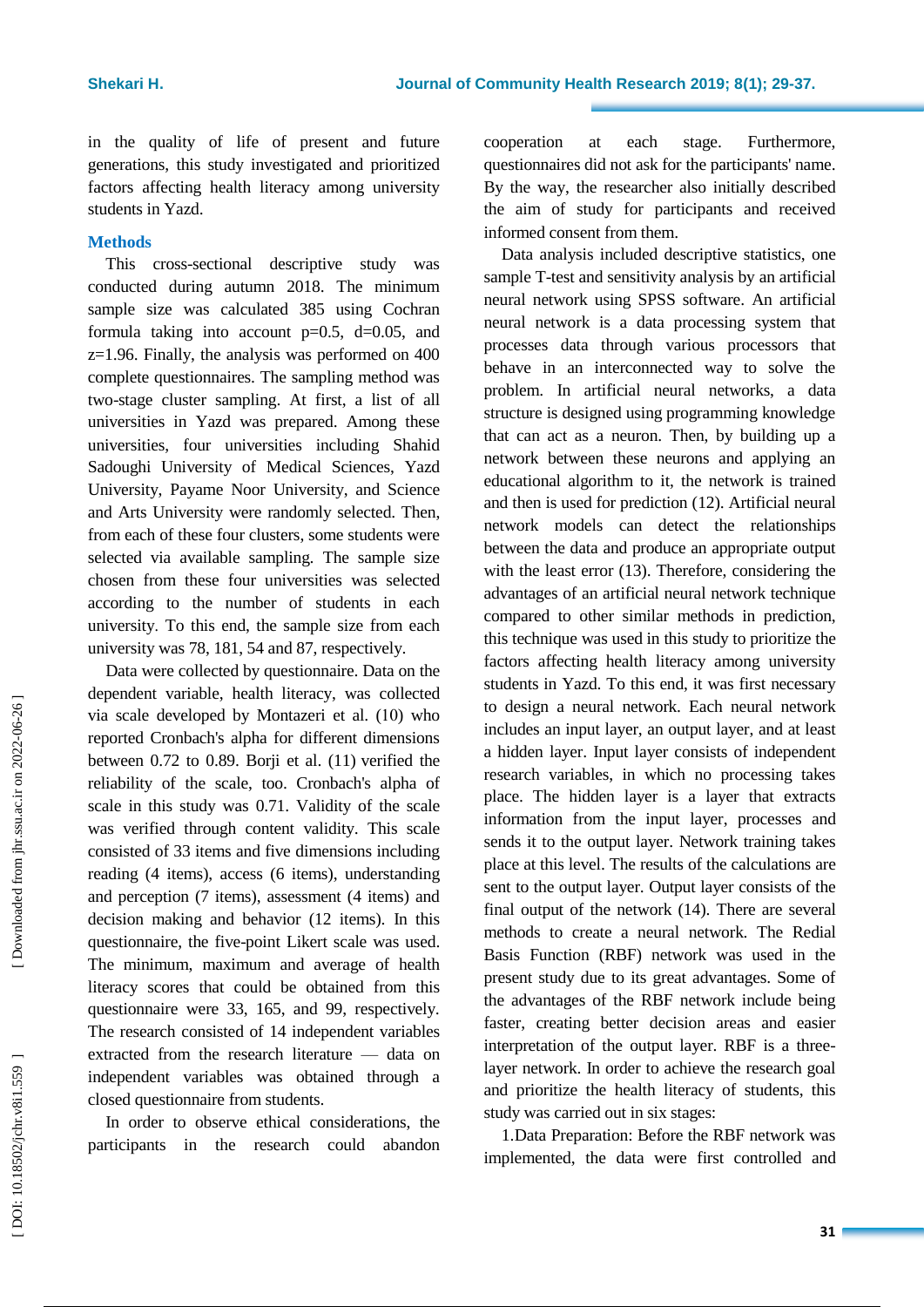refined for outliers and missing data.

2.Data Classification: Data was categorized into three groups including 263 cases (65.8% 0) in training group, 91 cases (22.8%) in the test group and 46 cases (11.5% 0) in holdout group.

3.Selecting the number of hidden layers: Automated selection structure was used for identifying the number of hidden layers and units in it .

4.Selecting a training method in the hidden layer: Batch training method and scaled conjugate gradient optimization algorithm was used due to the small sample size and intention to minimize total errors directly. This training method trains all the recorded values in the training group at the same time.

5.Setting the stopping rule: In batch training , it is necessary to update weights several times , and the database should be checked several times to reach one of the stopping rules. Errors convergence rule was used which is an ideal state in the algorithm.

6.Neural Network Implementation: In this stage, according to the settings, the RBF network was implemented.

## **Results**

The descriptive statistics of the independent variables of the study are presented in Table 1.

| <b>Variable</b>           | Category           | Frequency | Percentage |
|---------------------------|--------------------|-----------|------------|
|                           | Female             | 198       | 49.5       |
| Gender                    | Male               | 202       | 50.5       |
|                           | Under 23           | 180       | 45.0       |
|                           | $23 - 30$          | 144       | 36.0       |
| Age                       | $31 - 40$          | 58        | 14.5       |
|                           | 41 and more        | 18        | 4.5        |
|                           | Humanities         | 120       | 30.0       |
|                           | Science            | 104       | 26.0       |
| College                   | Engineering        | 62        | 15.5       |
|                           | Arts               | 31        | 7.8        |
|                           | Medical science    | 83        | 20.8       |
|                           | Single             | 182       | 45.5       |
| <b>Marital Status</b>     | Married            | 218       | 54.5       |
|                           | Employed           | 153       | 38.3       |
| <b>Employment Status</b>  | Unemployed         | 247       | 61.8       |
|                           | Associate          | 63        | 15.8       |
|                           | <b>Bachelor</b>    | 146       | 36.5       |
| Grade                     | Master             | 102       | 25.5       |
|                           | Doctorate/Medicine | 89        | 22.3       |
|                           | Low                | 79        | 19.8       |
| <b>Economic Status</b>    | Medium             | 272       | 68.0       |
|                           | High               | 49        | 12.3       |
|                           | Under 12           | 51        | 12.8       |
| <b>Father's Education</b> | 12                 | 171       | 42.8       |
| level (in years)          | 16                 | 139       | 34.8       |
|                           | 18 and more        | 39        | 9.8        |
|                           | Under 12           | 51        | 12.8       |
| Mother's Education        | 12                 | 240       | 60.0       |
| level (in years)          | 16                 | 90        | 22.5       |
|                           | 18 and more        | 19        | 4.8        |
| Residence                 | Urban              | 118       | 29.5       |
|                           | Rural              | 282       | 70.5       |

**Table 1 .** Distribution of participants according to independent variables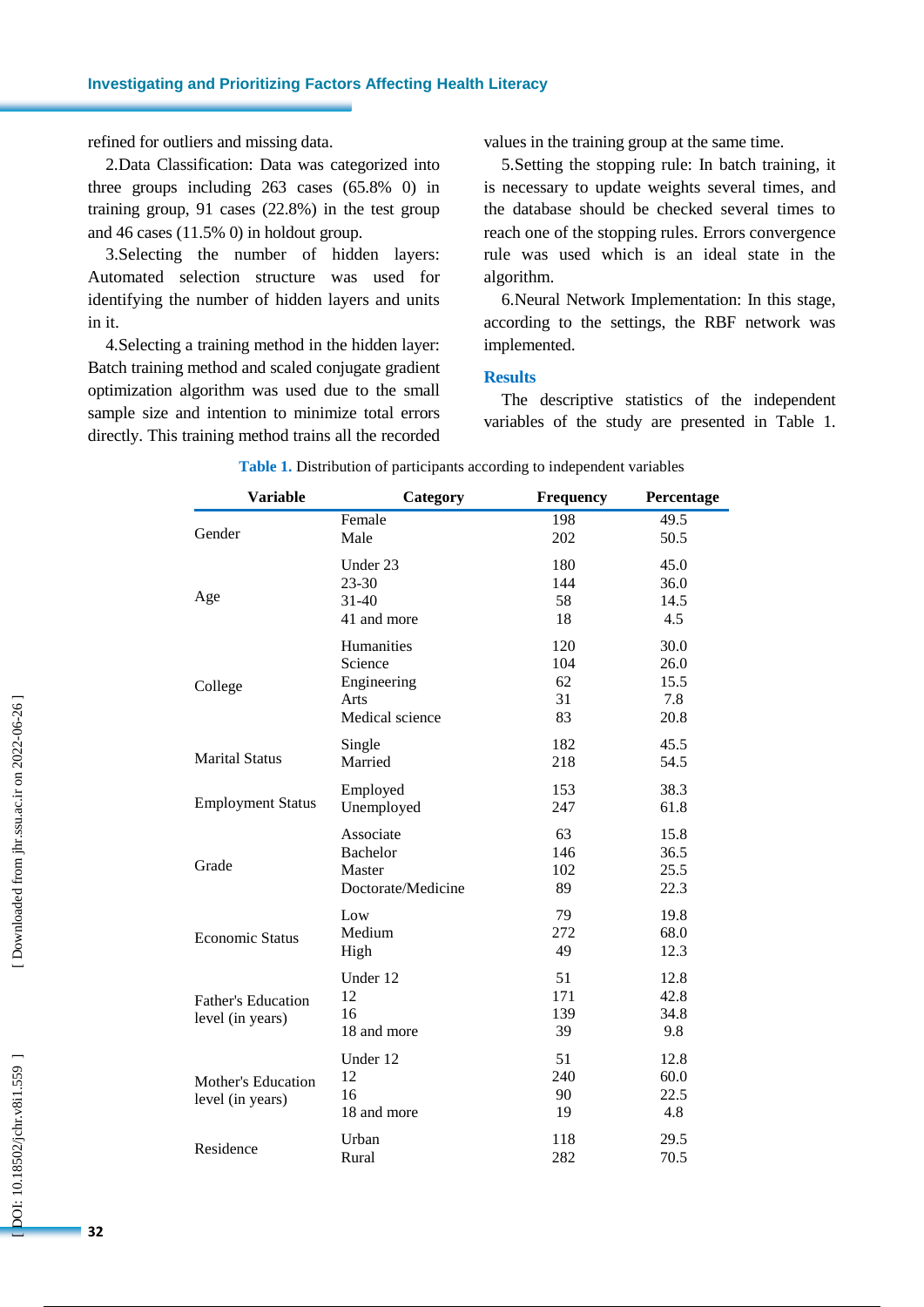| Experience of                          | Yes                   | 166                    | 41.5                        |
|----------------------------------------|-----------------------|------------------------|-----------------------------|
| hospitalization                        | No                    | 234                    | 58.5                        |
| Source of information                  | Health staff          | 36                     | 9.0                         |
|                                        | Internet              | 172                    | 43.0                        |
|                                        | Radio and TV          | 107                    | 26.8                        |
|                                        | Press media           | 44                     | 11.0                        |
|                                        | Friends and relatives | 41                     | 10.3                        |
| Number of educated<br>people in Family | $\Omega$<br>2<br>>3   | 201<br>136<br>53<br>10 | 50.2<br>34.0<br>13.3<br>2.5 |
| Health problem                         | Yes                   | 24                     | 6.0                         |
|                                        | No                    | 376                    | 94.0                        |

The descriptive statistics of health literacy are presented in this section . The mean of students' health literacy was 80.65±12.21. Skewness and Kurtosis coefficients were 0.259 and -0.099, respectively. Skewness and Kurtosis Standard Error were 0.122 and 0.243 , respectively.

The results of one sample T-test showed that the p -value of the test is 0.000 and the upper and lower

limit of confidence interval were -17.1506 and - 19.5531 , respectively. Since the p -value is less than 0.05 and the limit s of confidence interval are negative, it can be concluded that the health literacy level of students is less than average.

The artificial neural network was used to prioritize factors affecting health literacy. The summary of RBF network information is shown in Table 2 .

| Input Layer         | <b>Factors</b>                                                                                                 | 1<br>2<br>3<br>4<br>5<br>6<br>7<br>8<br>9<br>10<br>11<br>12<br>13<br>14 | Gender<br>Age<br>College<br>Marital status<br>Employment status<br>Grade<br>Economic status<br>Father's education level<br>Mother's education level<br>Residence<br>Experience of hospitalization<br>Source of information<br>Number of educated people in the family<br>Health problem |
|---------------------|----------------------------------------------------------------------------------------------------------------|-------------------------------------------------------------------------|-----------------------------------------------------------------------------------------------------------------------------------------------------------------------------------------------------------------------------------------------------------------------------------------|
| Hidden Layer        | Number of Units<br>Number of Units<br><b>Activation Function</b><br><b>Dependent Variables</b>                 |                                                                         | 51<br>7<br>Softmax<br><b>Health Literacy</b>                                                                                                                                                                                                                                            |
| <b>Output Layer</b> | Number of Units<br>Rescaling Method of Scale Dependents<br><b>Activation Function</b><br><b>Error Function</b> |                                                                         | Standardized<br>Identity<br>Sum of Squares                                                                                                                                                                                                                                              |

**Table 2 .** RBF Network Information

The importance of independent variables in predicting the health literacy of students can be seen in Figure 1 and Table 3 .

It should be mentioned that in both Figure 1 and Table 3, the variables are sorted from most to the least effect.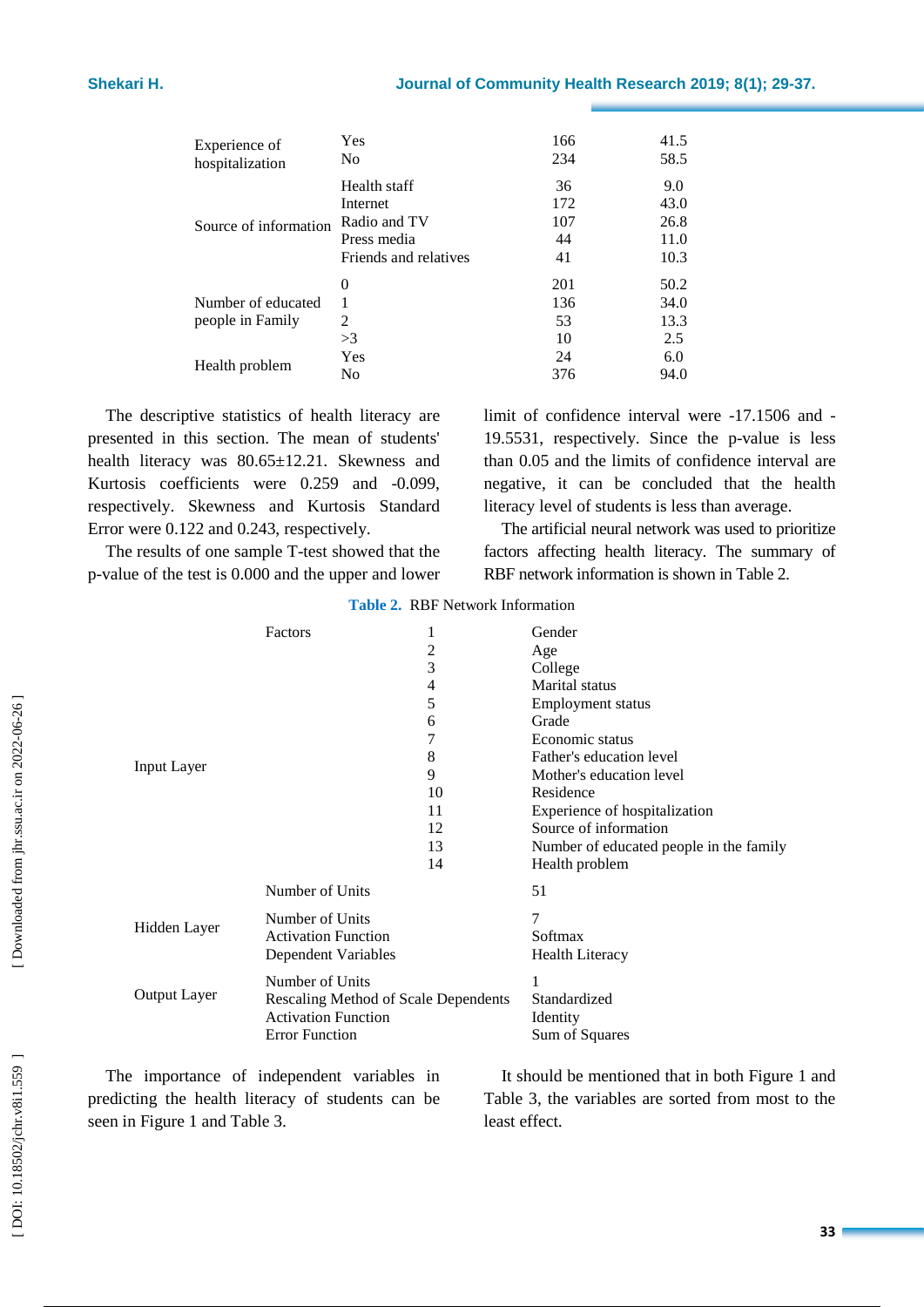#### **Investigating and Prioritizing Factors Affecting Health Literacy**



**Figure 1.** Importance of Independent Variable

|  |  | Table 3. Independent Variable Importance |  |  |
|--|--|------------------------------------------|--|--|
|--|--|------------------------------------------|--|--|

| Rank | Variable                         | <b>Importance</b> | <b>Normalized</b><br><b>Importance</b> | <b>Rank</b>     | Variable                 | Importance | <b>Normalized</b><br>Importance |
|------|----------------------------------|-------------------|----------------------------------------|-----------------|--------------------------|------------|---------------------------------|
|      | Grade                            | 0.192             | 100.00%                                |                 | Mother's Education level | 0.049      | 25.40%                          |
|      | College                          | 0.145             | 75.60%                                 | 9               | Health problem           | 0.047      | 24.30%                          |
|      | Father's Education level         | 0.082             | 42.50%                                 |                 | 10 Source of information | 0.046      | 23.80%                          |
|      | Age                              | 0.074             | 38.40%                                 | 11.             | Economic Status          | 0.045      | 23.50%                          |
|      | Residence                        | 0.073             | 38.00%                                 | 12 <sup>1</sup> | Gender                   | 0.044      | 23.00%                          |
|      | Experience of hospitalization    | 0.058             | 30.30%                                 | 13.             | <b>Marital Status</b>    | 0.045      | 23.40%                          |
|      | No. of educated people in Family | 0.058             | 30.30%                                 | 14              | <b>Employment Status</b> | 0.041      | 21.20%                          |

As shown in Table 3 and Figure 1, the variables of grade, college and father's Education level had the most effect on health literacy of students, and the variables of gender, marital status , and employment status had the least effect on the level of students' health literacy

#### **Discussion**

Health literacy is one of the important issues in public health , and its key role in determining the health level and health system has become increasingly important (15). Due to health literacy's importance in society, this study investigated the health literacy level and prioritized the factors affecting it among Yazd city students .

The results showed the level of students' health literacy is low. This finding is inconsistent with the findings of MohammadiFarah et al . ( 6). These researchers determined the level of health literacy among Hamadan University of Medical Sciences

students and concluded that health literacy is sufficient and at an average level among them. Also, the finding of the present study is inconsistent with the findings of Panahi et al . (16). These researchers assessed health literacy level among dormitory students at Shahid Beheshti University of Medical Sciences and concluded that health literacy is at an average level among them. The finding of the present study is consistent with the findings of Mahmoudi and Taheri (17) who reported insufficient health literacy among students of Ferdowsi University of Mashhad. It seems that one of the reasons for low health literacy among students is that the university is not active in providing related information to students. Universities, with the help of health care centers can provide a variety of appropriate resources such as brochures, booklets, magazines, posters and distribute them among students. Moreover,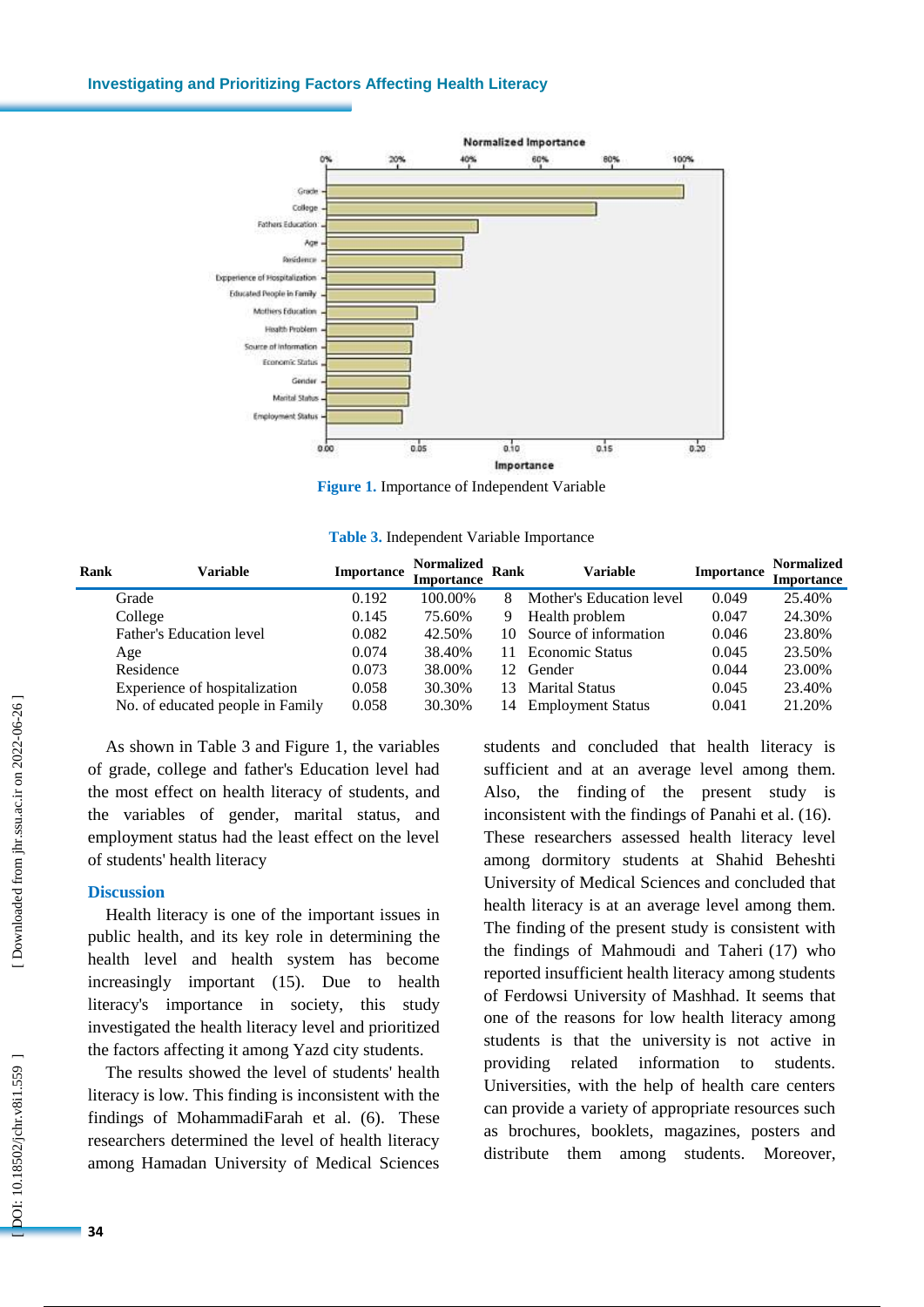providing health information stations at locations such as dining room, university entrance, dormitory , etc. seems appropriate. The health literacy level among the students in the present study can be compared with the level of health literacy among people in Yazd. The finding of the present study is consistent with the findings of Rezaee Esfahrood et al . (18 ) who reported that health literacy in 59.3 percent of diabetic patients of Yazd diabetes research center was insufficient.

Sensitivity analysis of independent variables on the RBF network showed that grade had the greatest impact on student health literacy. This finding is consistent with the findings of Rong et al . ( 1 9 ) who stated that grade has a significant impact on health literacy. This finding shows that as long as students' engagement with the university increases, their health literacy increases as well. Therefore, it is recommended that authorities and university officials use this point and use the campus to hold classes, lectures, workshops , etc. to promote students' health literacy in lower grades .

Sensitivity analysis of independent variables also showed that students' college was the second variable that had the great impact on student health literacy. This finding is consistent with the findings of MohammadiFarah et al . ( 6) who reported that college has a significant impact on health literacy. This finding is also consistent with the findings of Ziapoor and Kianpoor ( 2 0 ) among students of Kermanshah University of Medical Sciences in 2016. They concluded that the average score of health literacy has a significant difference among educational groups, that is, health literacy status is different among students of different colleges. Azimi et al . ( 2 1 ) reported that the level of health literacy among medical students is higher than non -medical students. According to this finding, it is recommended t o pay greater attention to non medical students and focus on conducting health literacy training courses for these students.

Sensitivity analysis of independent variables also showed that father's Education level was the third variable that had a great impact on student health literacy. This finding is consistent with the

findings of Rong et al. (19). In their study, regression analysis showed that years in college, the system of education, and father's education level influences the level of health literacy of students of the military college. Students of military college whose father's educational level was high school or university had a higher level of health literacy. Parents' educational level affects children's health knowledge and behavior. Also, Cheng et al . (22 ) reported that a high level of health literacy in parents could improve the level

of health literacy among their children. Variables including gender, marital status , and employment status had the least effect on the level of students' health literacy . The reason for this little effect seems to be disappearing social, cultural, ethnic, and economic differences that cause differences in awareness on various issues such as health literacy in women and men, unemployed and employed groups, or the single and married groups. This fading out is due to the emergence of phenomena such as the Internet and social networks that balance between groups.

#### **Conclusion**

Results showed that health literacy among students is less than average and the variables such as grade, college and father's Education level had the most effect on the students' health literacy . Due to the widespread use of social networks, it is recommended to use this opportunity effectively and to improve the level of health literacy and related behaviors. It is proposed to design health related interventions, provide programs and information related to illness and health through the Internet and social networks. It is recommended that the universities provide health information stations in appropriate places such as dining room, university entrance , and dormitory for the students.

One of the limitation s of this research was that the study was conducted in a group of undergraduate students and the findings cannot be generalized to all students. Also, the available sampling method makes it difficult to generalize the findings of the research. Another limitation of this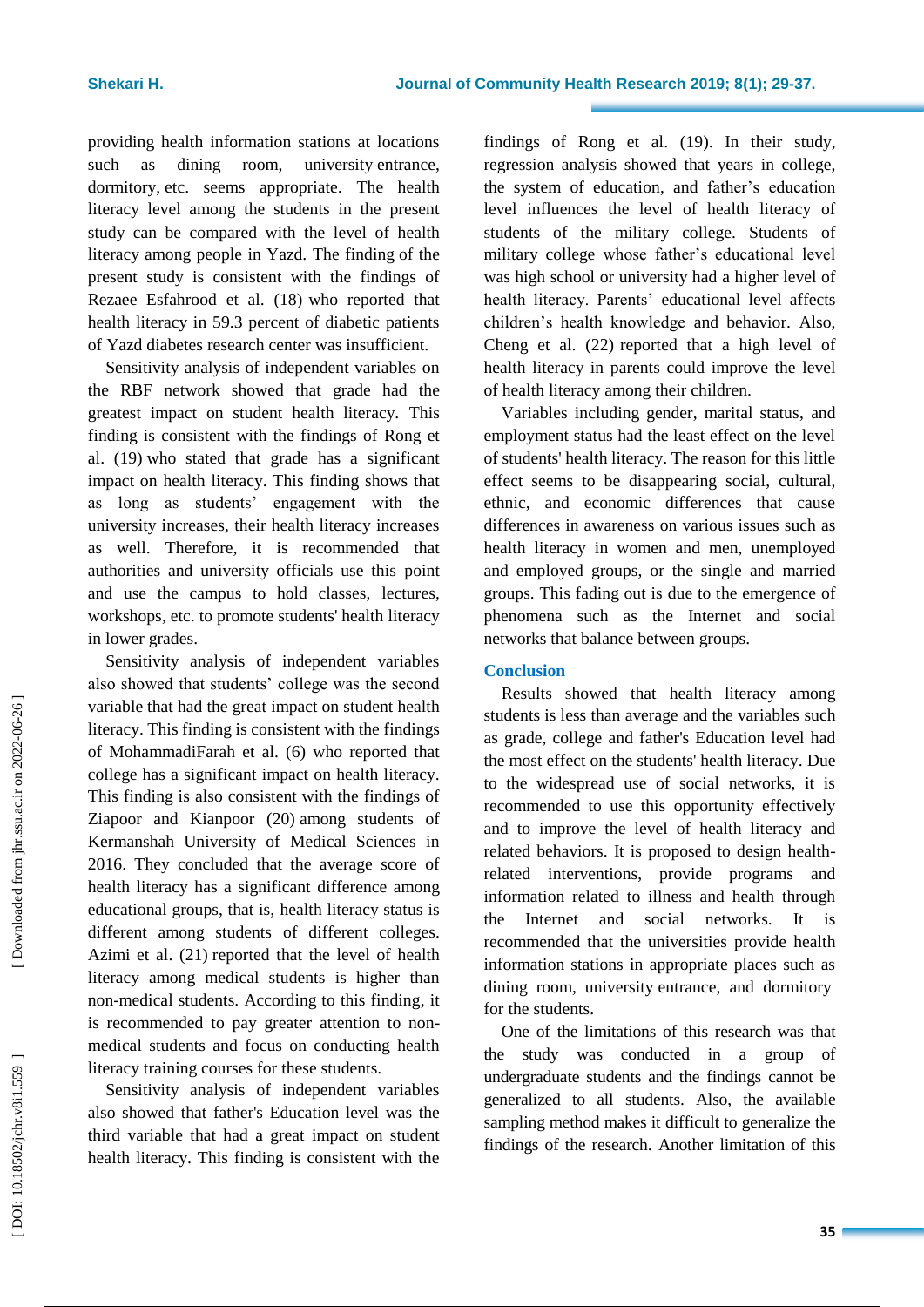study was the self-report methodology in completing the questionnaire, because the results may not be sufficient in determining the behaviors of the respondent.

For future studies on health literacy, it is suggested that other independent variables affecting health literacy which were not studied in this study be investigated. Determining the importance of independent variables on health literacy in this research has been done by an artificial neural network technique. It is suggested that this determination should be carried out through other prediction techniques such as

random forest, genetic algorithm, etc., and the results of these techniques should be compared.

# **Acknowledgments**

The researcher expresses her gratitude to all students who patiently answered the items on the questionnaires.

It should be mentioned that in this study, all of the ethical considerations are in accordance with the Helsinki Treaty.

## **Conflict of Interest**

There are no conflicts of interest to declare .

#### **References**

- 1.Bodur AS, Filiz E, Kalkan I. Factors affecting health literacy in adults: a community based study in Konya, Turkey. International Journal of Caring Sciences . 2017; 10(1): 100 -109.
- 2.Pashaeypoor S, Salemi N, Ansari M. The relationship between health literacy and the use of social networking in administrative staff of Tehran university of medical sciences. Iranian Journal of Nursing Research. 2018; 13(2): 66-72. [Persian]
- 3.Lorini C, Ierardi F, Bachini L, et al. The antecedents and consequences of health literacy in an ecological perspective: results from an experimental analysis. International Journal of Environmental Research and Public Health . 2018; 15( 4): 798 -812 .
- 4[.Jansen](https://www.ncbi.nlm.nih.gov/pubmed/?term=Jansen%20T%5BAuthor%5D&cauthor=true&cauthor_uid=29855365) T, [Rademakers](https://www.ncbi.nlm.nih.gov/pubmed/?term=Rademakers%20J%5BAuthor%5D&cauthor=true&cauthor_uid=29855365) J, [Waverijn](https://www.ncbi.nlm.nih.gov/pubmed/?term=Waverijn%20G%5BAuthor%5D&cauthor=true&cauthor_uid=29855365) G, et al. The role of health literacy in explaining the association between educational attainment and the use of out -of-hours primary care services in chronically ill people: a survey study. [BMC Health Services Rese](https://www.ncbi.nlm.nih.gov/pmc/articles/PMC5984471/)arch . 2018; 18( 1): 394.
- 5.Farghadani Z, Taheri -Kharameh Z, Amiri -Mehra A, et al. The relationship between health literacy and self -care behaviors among patients with heart failure. Journal of School of Nursing and Midwifery of Tehran Medical Sciences University (Hayat) . 2018; 24(2): 186 -196. [Persian]
- 6.Mohammadi Farah S, Saati Asr MH, Kaviyani Manesh A, et al. Health literacy level and its related factors among college students of Hamadan university of medical sciences, Hamadan, Iran. Journal of Education and Community Health. 2017; 4(2): 11-17. [Persian]
- 7.Saatchi M, Panahi MH, AshrafMozafari A, et al. Health literacy and its associated factors: A population -based study, Hormoz Island. Iranian Journal of Epidemiology . 2017; 13 (2): 136 -144. [Persian]
- 8.Reisi M, Javadzade SH, Heydarabadi AB, et al. The relationship between functional health literacy and health promoting behaviors among older adults. Journal of Education and Health Promotion . 2014; 3: 119.
- 9.Tavousi M, HaeriMehrizi A, Rafiefar S, et al. Health literacy in Iran: findings from a national study. Payesh . 2016; 15(1): 95 -102. [Persian ]
- 10. Montazeri A, Tavousi M, Rakhshani M, et al. Health literacy for Iranian adults (HELIA): develoment and psychometric properties. Payesh . 2014; 13(5): 589 -599. [Persian]
- 11. Borji M, Tarjoman A, Otaghi M, et al. Health literacy level and its related factors among the elderlies in Ilam in 2015. Iran Journal of Nursing. 2017; 30(108): 33 -43. [Persian]
- 12. Salehi M, Farrokhi PileRood L. Predicting earnings management using artificial neural network and decision tree. Auditing and Financial Accounting Researches . 2018; 10(37): 1 -24. [Persian]
- 13. Biglarian A, Bakhshi E, Rahgozar M, et al. Comparison of artificial neural network and logistic regression in predicting of binary response for medical data: the stage of disease in gastric cancer. Journal of North Khorasan University of Medical Sciences. 2011; 3: 15-21. [Persian]
- 14. Anderson R. The credit scoring toolkit: theory and practice for retail credit risk, management and decision. 1st ed.

OOI: 10.18502/jchr.v8i1.559]